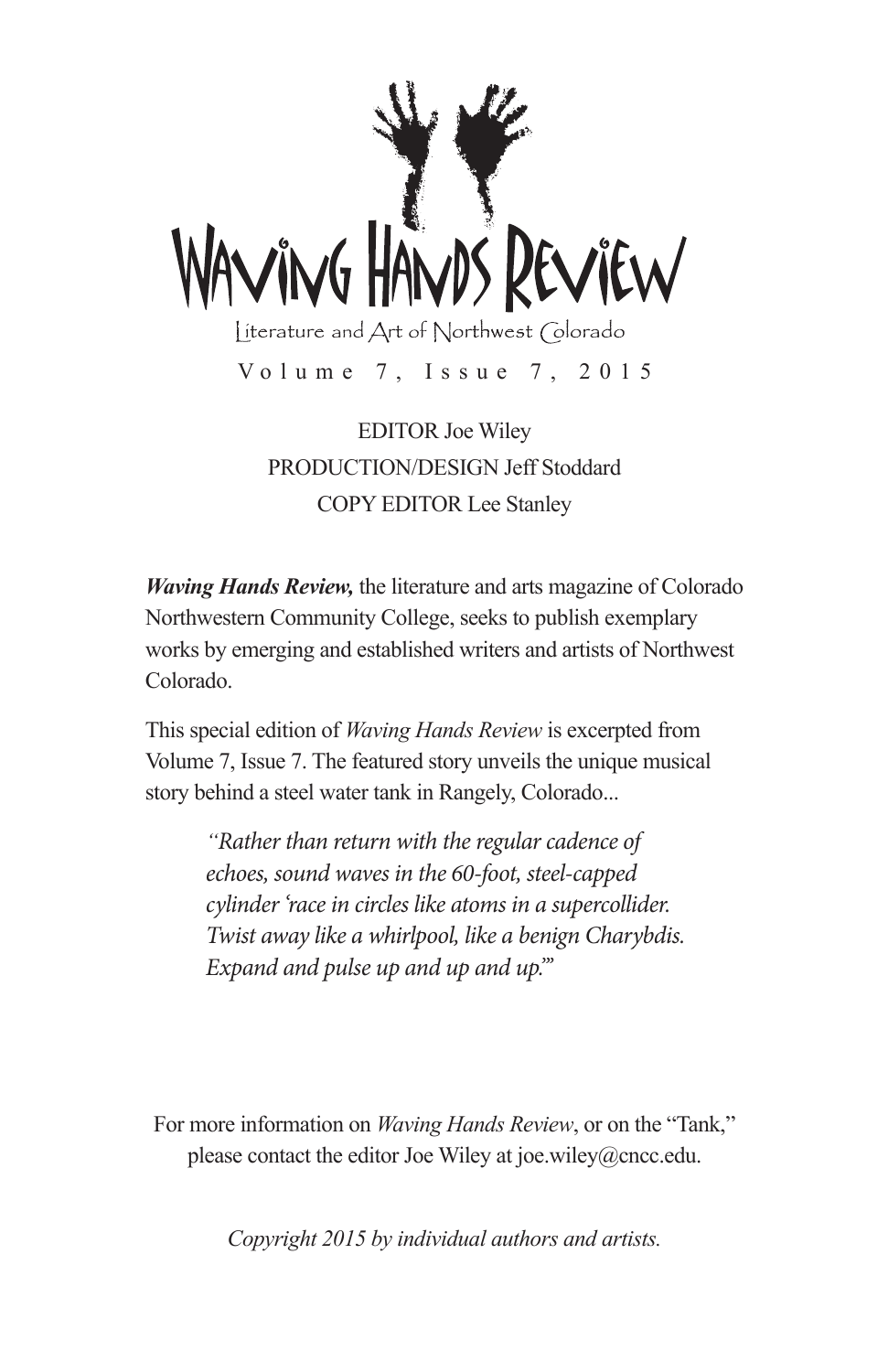## **From Steam Age to World Music Stage** *The History of Rangely's "Tank"*

by Heather Zadra

I n her 2013 Grand Junction *Daily Sentinel* article about a 1930s-era railroad water treatment tank turned sonic sound space, journalist Rachel Sauer noted that reverberations in "the Tank" are hardly predictable.

Rather than return with the regular cadence of echoes, sound waves in the 60-foot, steel-capped cylinder "race in circles like atoms in a supercollider.

Twist away like a whirlpool, like a benign Charybdis. Expand and pulse up and up and up."<sup>1</sup>

Sound's curious behavior in the Tank is not unlike the story of the Tank itself. Its tidy beginning, hijacked by chance, morphs into a series of improbable events, repurposing the Tank far from its intended use. No part of the story predicts the next.

Recently, conversations about the Tank have focused largely on its resurrection. After years of sitting empty on a hillside north of Rangely, seemingly devoid of purpose, it was "saved" by friends nobody knew had loved it for more than three decades.

In March 2013, the "Friends of the Tank"—dubbing themselves "an eclectic group of artists, sonic



*In this 1991 image of Rangely's iconic Tank, a group of musicians share a meal before preparing for the day's recording session.*

explorers and practical minds bound by a common experience"<sup>2</sup> —emerged from a group of musicians and sound-lovers who had been experimenting

with Tank sounds since the late 1970s.

To prevent the Tank's being dismantled for scrap metal, the Friends launched a Kickstarter crowdsourcing campaign that, in three weeks, unveiled the Tank to the public imagination, prompted 800 supporters worldwide to donate more than \$46,000, and rechristened the Tank with an unlikely title indeed: Center for Sonic Arts.

The vision to create a space for community engagement, education, performance, and recording continues to evolve. Since the campaign, the Friends of the Tank have earned nonprofit status and acquired a building permit to adapt the space for assembly purposes. In September, college students, a handful of local businesses and residents, and others committed to repurposing the Tank installed lighting, fencing, ventilation, and access points. Architectural design company Rhino Cubed is nearly finished with a state-of-the-art sound studio container that will live next to the Tank for sound recording and production.

But as storytellers, musicians, and other Tank faithful have passed on oral and written stories of the Tank's salvation, its origins have taken on near-mythic qualities.

For instance, in popular lore, the Tank never held liquid (and it didn't—at least, not since it was hauled in pieces to Rangely and reconstructed there in the mid-1960s). It was purported to have come from Loma or perhaps the Arkansas Valley in southeastern Colorado. A March 2013 article in Denver's *Westword* stated the Tank was "originally intended for a railroad project that was never completed."3

Colorado railroad scholar William Reich, however, believes the Tank did serve a purpose before it arrived in Rangely. Water treatment tanks like this one were essential to the railroad industry in the first half of the 20th century, until diesel engines replaced steam power in the late 1950s.

Although the Denver and Rio Grande Western Railroad (D&RGW), to which the Tank once belonged, didn't treat water until the mid- to late-1930s thanks to higher-quality water sources from the mountains, other railroad companies used water-softening technology beginning late in the 19th century.

 "The whole idea was to use soft water in the steam engines so that they would have to be cleaned less often," Reich said. "Boiler tube cleaning was a laborious and expensive task… Hard untreated water treated with a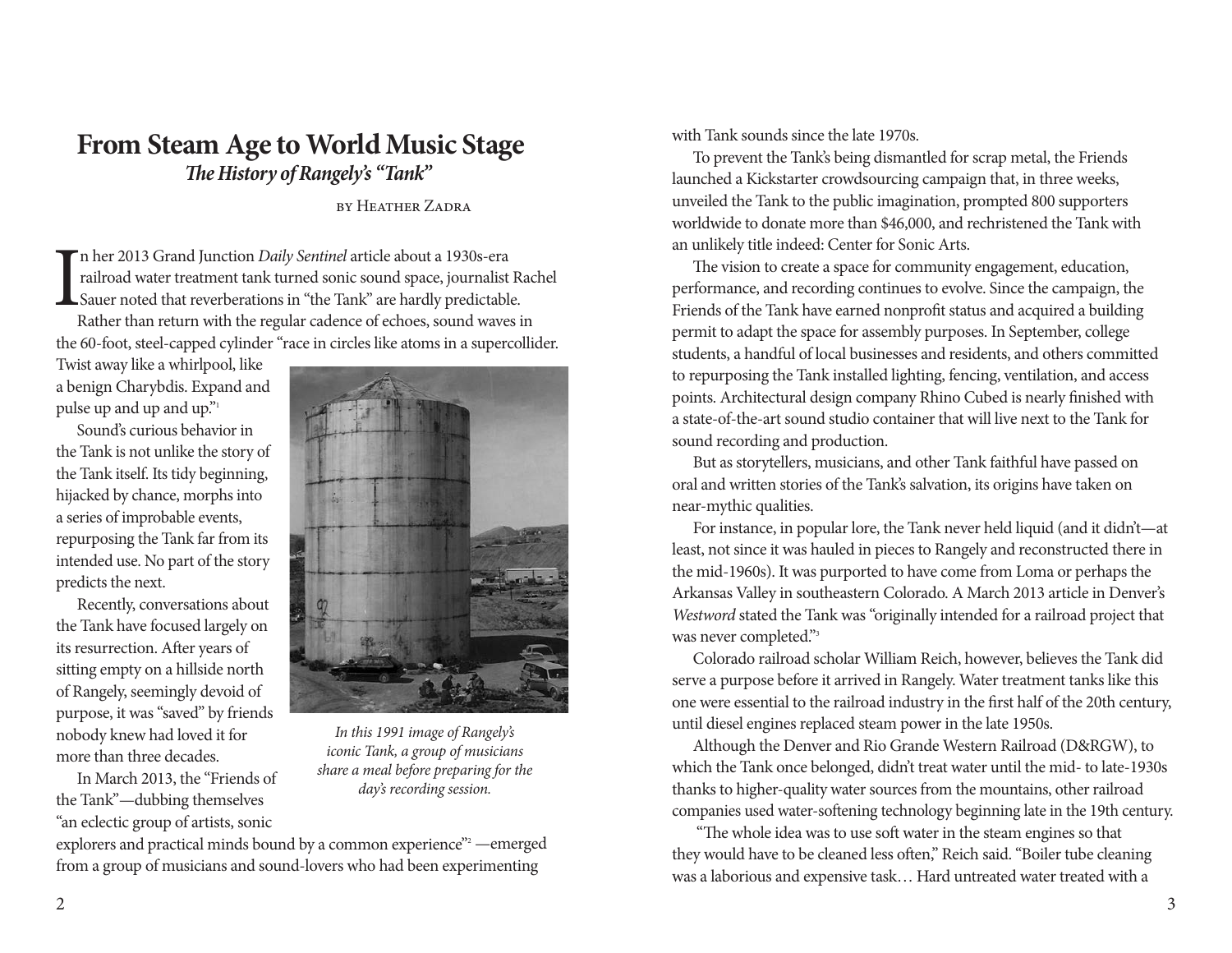combination of lime water (calcium oxide) and soda ash precipitated out the carbonates that foul boiler tubes."

To start the process, railroad companies sent out water samples for testing, and then received a custom-made recipe of soda ash and lime for individual locations. An operator entered a mixing shed attached to the treatment tank to combine the mixture before inserting it into the bottom of a two- to four-

> foot-wide center pipe. Raw water was then pushed up through the chemicals, leaving the harsh salts and hard carbonates in the tank's bottom, along with the soda ash and lime. As chemistry progressed throughout the steam era, other additives completed additional



*A mixing shed like the one attached to this water treatment tank in Parkdale, CO (above) was once connected to Rangely's Tank, as evidenced by the silhouette on its west side. (right) (Parkdale photograph courtesy of the Colorado Railroad Museum, Richardson Library; Tank photograph by the author)*

tasks, such as "scaveng[ing] free oxygen ions to minimize carbon

embrittlement of the steels being used in the boilers."

Next, softened water moved to a large storage tank from the smaller treatment tank. Water was transferred either via pipe or by overflowing directly into the tank that held both the smaller tank and storage water. Rangely's Tank, Reich believes, was likely this latter "combination" model. From the

storage tank, softened water then moved to the locomotive tenders through a spout on the tank or through a water column near the tracks. Workers periodically flushed the inner pipe of impurities before inserting new chemicals and starting the process again.

Despite local history's placing the Tank in Loma or Mack, Colorado, the D&RGW did not have water stations, where the softening process would have occurred, in these locations. Though the Uintah Railway had a wooden and, later, a steel storage tank in Mack for locomotives and town water, and the D&RGW had a wooden tank in Fruita, Rangely's Tank was likely built for water stations in Rifle or Grand Valley (near modern-day Parachute) or even, perhaps, a nearby station in Utah. Constructed between 1937 and 1941, the Tank would have been relevant to the industry until 1957 or 1958. Once it was no longer useful, it may have been sold for as little as \$1, providing the buyer moved the structure.<sup>4</sup>

How the Moon Lake Electric Association (MLEA) acquired the Tank in 1963 or 1964, under what conditions and at what price is a mystery contained in some long-buried accounting record, many of which still sit in railroad



*This cross-section of an Atchison, Topeka and Santa Fe Railway water treatment tank shows how chemicals were inserted through a small center pipe and mixed with raw water to filter out hard carbonates and salts. (Photo courtesy of the Railroad and Heritage Museum, Temple, Texas; Fred M. and Dale M. Springer Archives/SFRH&MS Temple Collection)*

boxcars. We do know that a sale made sense for a railroad company upgrading to diesel technology and an electric company still producing its own power. The Tank's potential lay just beneath the surface of things, its form as yet unrealized.

In 1951, just a couple of years after MLEA decided to offer service to the rapidly-burgeoning oilfield industry, it purchased the Rangely Power and Light Company, including a steam- and natural gas-fired generating plant. Over the next several years, Moon Lake updated and expanded the plant to run on natural gas and diesel fuel, with additional buildings and generating units in place by 1959.<sup>5</sup>

By the early 1960s, Moon Lake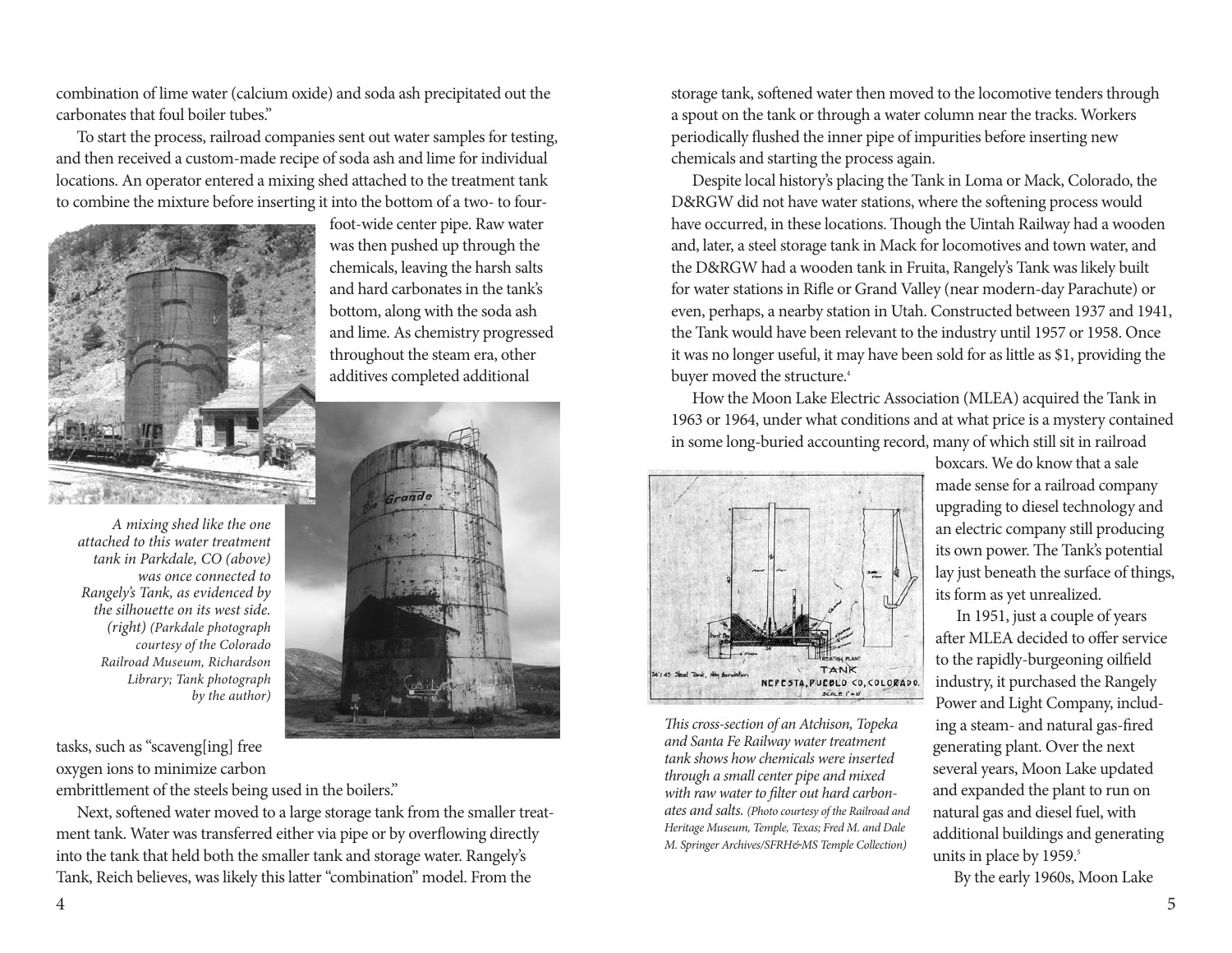hoped to lower insurance costs by adding a fire suppression system to draw water to the plant quickly during an emergency. Without town water lines to tie into, however,

Moon Lake needed other options. The company already processed its own water and had plenty to spare. Why not purchase a water treatment tank a railroad station nearby no longer needed, use it for water storage, and lower insurance costs in one go? $6^{\circ}$ 

By the time the Tank arrived in Rangely in 1963 or 1964, Claude White had been Moon Lake's Superintendent of



*The Blue Oyster Cult portal: Longtime Friend of the Tank Mark McCoin looks through the Tank's portal between recording sessions for Odland's Leaving EDEN in 1985. (photograph courtesy of Bruce Odland)* 

Generation for four or five years. He, wife Arlene, and their three children lived in a small house just northwest of the plant on Moon Lake property.

The youngest of the Whites' three children, Kelvin, was approximately ten years old when he saw trucks turning off of Highway 64 carrying pieces of the Tank.

"I remember standing in the yard, watching them weld that thing together," he said. "As a little kid, I wanted to go over and do it with them. I'm sure I was told, 'You leave the yard, you're dead meat.' They cut it in the biggest sections they could to put it on trucks and get it here, so it went up pretty fast."<sup>7</sup>

White and other locals who remember the Tank's reconstruction said it was pieced together in little more than a week using a crane and welding tools. Six-inch rods of steel pipe intended to transport the water to hydrants were laid near the plant. In the town proper, most residents took little notice of Rangely's new "skyline."

Moon Lake, however, would soon need to contend with the repercussions of their well-intentioned plan. Despite his coming to the company several years after the Tank did, Ken Winder, a Moon Lake electrical engineer from 1972 to 1981 and MLEA's engineering department manager until his retirement in

2013, knows as much as anyone about why the Tank never again held water.

"The Tank's position had to be near and above the plant so that we'd have water pressure," Winder said. "But after it was placed, there were questions about the adequacy of the foundation. It wasn't properly done; from an engineering standpoint, you have tons of water to support, and it's not a very good hillside to begin with. There were a lot of issues concerning to me, even though the Tank was already in place."

Longtime MLEA employee Dave Justus recalled that town officials had concerns the hill itself wouldn't have supported the 1,170 tons of water weight the Tank could potentially hold. The plan that had dismantled and transported a massive tower of metal across county and perhaps even state lines ended here.

Soon enough, hopes to electrify the country via a federally-governed power plan would render the Tank's strategic hilltop perch purposeless. The shift would also launch the Tank into its next unlikely role.

In 1958, MLEA won the bid to supply power for the construction of the Flaming Gorge Dam, and by the time the project was completed in 1963, Moon Lake had begun purchasing power from the Dam. The next year, MLEA began receiving substantial power and energy allocations via the Federal Hydro Power System. The allotment increased upon the completion of the Colorado River Storage Projects (CRSP) in the late 1960s.

As the nation moved toward establishing a Federal Power Grid and Moon Lake increasingly relied on hydroelectric power, natural gas supplies in northwestern Colorado and California became sporadic, driving up local power production costs. Rangely's power plant scaled back production, running its generators only during the daytime. 8

Interestingly, though, by the time Ken Winder arrived at Moon Lake in 1972, planners were still considering options for plant fire suppression.

"We purchased about two acres of land…to the south and west of the plant and created an area for a pond ditch there," he said. "It wasn't going to be a very deep pond, but it was another alternative being explored that was much less expensive than trying to remedy the foundation issues. And then we determined we wouldn't continue generating power at that location."9

By 1975, Moon Lake administrators had decided the local power plant was no longer earning its keep and shut it down for good. While the company sold the generators and other plant equipment, nobody seemed to want the Tank, although local tradition holds that Moon Lake eventually offered it up for as little as \$1.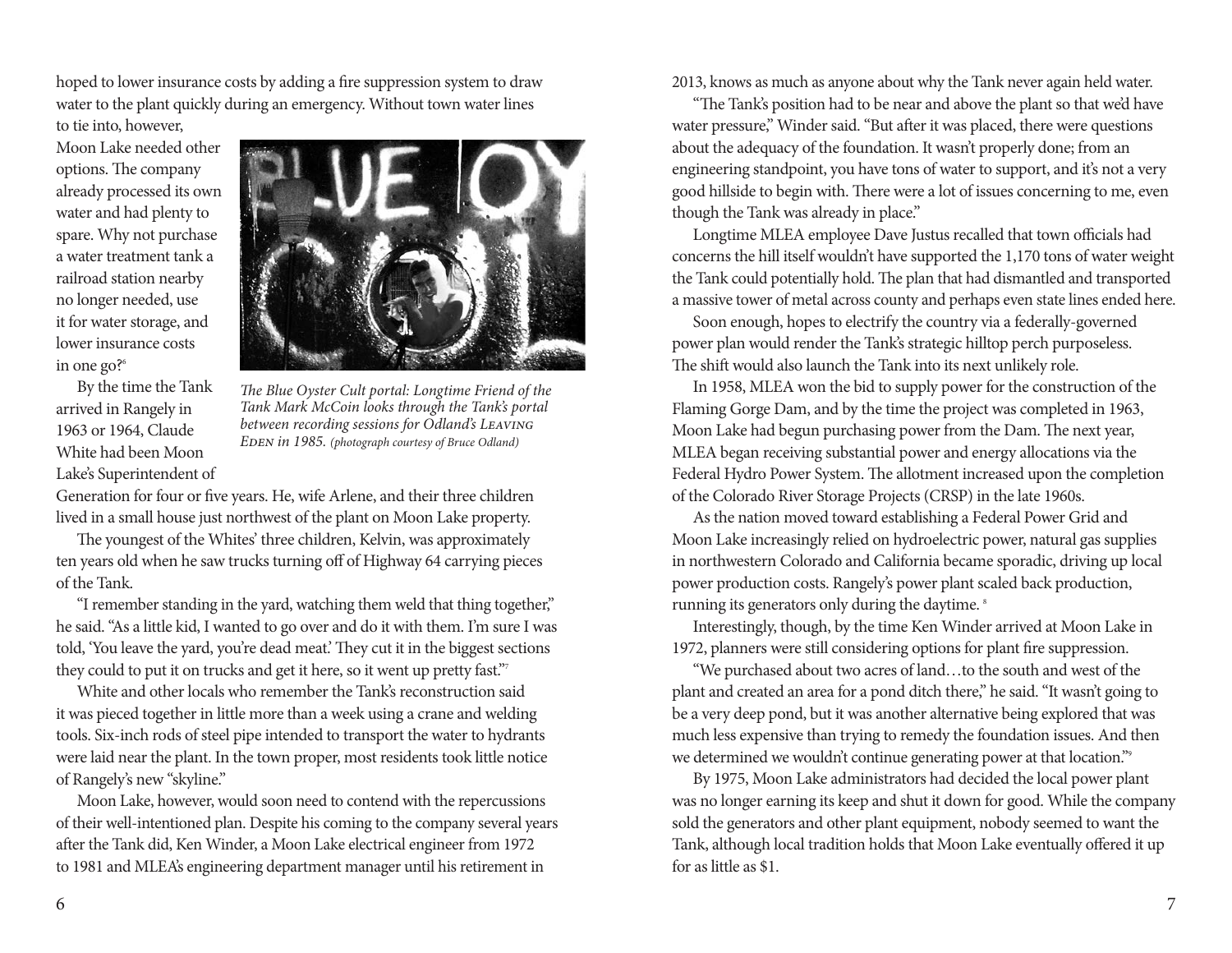Perhaps it's no wonder that the Tank held little value in most people's eyes. It must have seemed forlorn and abandoned, a modern-day Tower of Babel. But even as the Tank's purpose for Moon Lake evaporated, its emptiness became the very thing that drew native speakers to it.

The first group to discover the way Tank sounds dipped, climbed and meandered was comprised of the usual suspects: partygoers, love-smitten and lovelorn teenagers, oilfield workers, and graduates echoing the last strains of their school years before heading out into the world. Locals recollect customs: spray-painting graduation years on the Tank; modifying car stereo systems with speaker cords of sufficient length to grace the tank with music; and

experimenting with the range of reverberations made when a beer bottle smashed against the Tank's metallic jacket. While not as popular a party spot as other nearby hangouts, the Tank was positively a draw for its novelty. There was something about the way it transformed whoops, whispers, and hollers into something nearly reverent, perhaps other-worldly.

In 1976, a second group of Tank inhabitants sprang from a random encounter between visiting artists and Rangely natives. One of the most fortuitous moments of "sonic thinker" and composer Bruce Odland's life happened during the last stop of the Colorado Council on the Arts and Humanities' Chautauqua Tour, a traveling arts festival which found Odland rambling around town gathering sounds for an event installation. Two roughnecks, still unidentified after nearly 40 years, sent him into the Tank along with his recording equipment, striking the outside of the structure with two-by-fours and rocks.<sup>10</sup>



*Tank "founder" Bruce Odland illuminates the Tank in 1981, long before Tank visitors borrowed, bought, or installed electricity. (photograph by Elton Norwood)*

That night, the Tank drew Odland back, this time with instruments and a friend from the Tour. Though he left Rangely the next day, New Yorkbased Odland could never stay away for long. He felt an almost visceral need to plumb the ways the Tank spoke to him. Wanting it to be explored by different creative minds, he brought musician friends, recording equipment, and instruments from around the world to test the sonic waters of the Tank. For more than two decades, artists made albums whose titles echoed their experiences in the structure: *The Soaring Bird, Leaving Eden*, and *Ray of Life* among them.

With two disparate groups virtually unknown to each other regularly visiting the hilltop sanctuary, it's a mystery they never really crossed paths again.

"There were occasions while we were recording that a dirt bike sound would echo into the Tank, followed by a visored-helmet, headpoking-through-the-portal spaceman," Odland recalled. "I think that, given the music and instruments collected inside, this passed for interplanetary communication in both directions, however brief."<sup>11</sup>

While each group felt a sense of belonging to the Tank, neither gave much thought to who actually owned it. Local oral history holds that in the early 1980s, Moon Lake finally sold the structure to the Town of Rangely. Town planners apparently hoped the community might yet find an official use for the empty space, but longtime MLEA lineman Don Wade recalled that it wasn't long before Moon Lake owned the Tank, however unwillingly, once again.<sup>12</sup>

County records show that by 1989, Moon Lake had found somebody else willing to take it on. A quitclaim deed issued in February documented Moon Lake selling the Tank and the nine acres surrounding it to Jude Hacking, owner of the Ouray Brine Corporation.<sup>13</sup> Hacking, who is skeptical that the Tank was never filled because of foundation issues, planned to fill the Tank with 10-pound brine water, but when a major contract with the Chevron Corporation fell through, he abandoned the plan. In the mid-1990s, he tried to sell it to the Town of Rangely, which was initially interested in a sale to use the Tank for city water. The lead paint in the Tank's interior, however, soon killed any potential deal.<sup>14</sup>

In the meantime, Tank devotees continued to make regular pilgrimages to their Mecca. In 1999, Michael Stanwood, a musician and longtime friend of Odland's who visited the Tank regularly for the better part of two decades, arrived with sound artist Jeremiah Moore to find the Tank's portal welded shut, and its exterior ladder cut off. Hacking, who was concerned about liability as the party crowds made more regular visits to the Tank, didn't hesitate to sell it and five of the original nine acres to Stanwood for a mere \$10.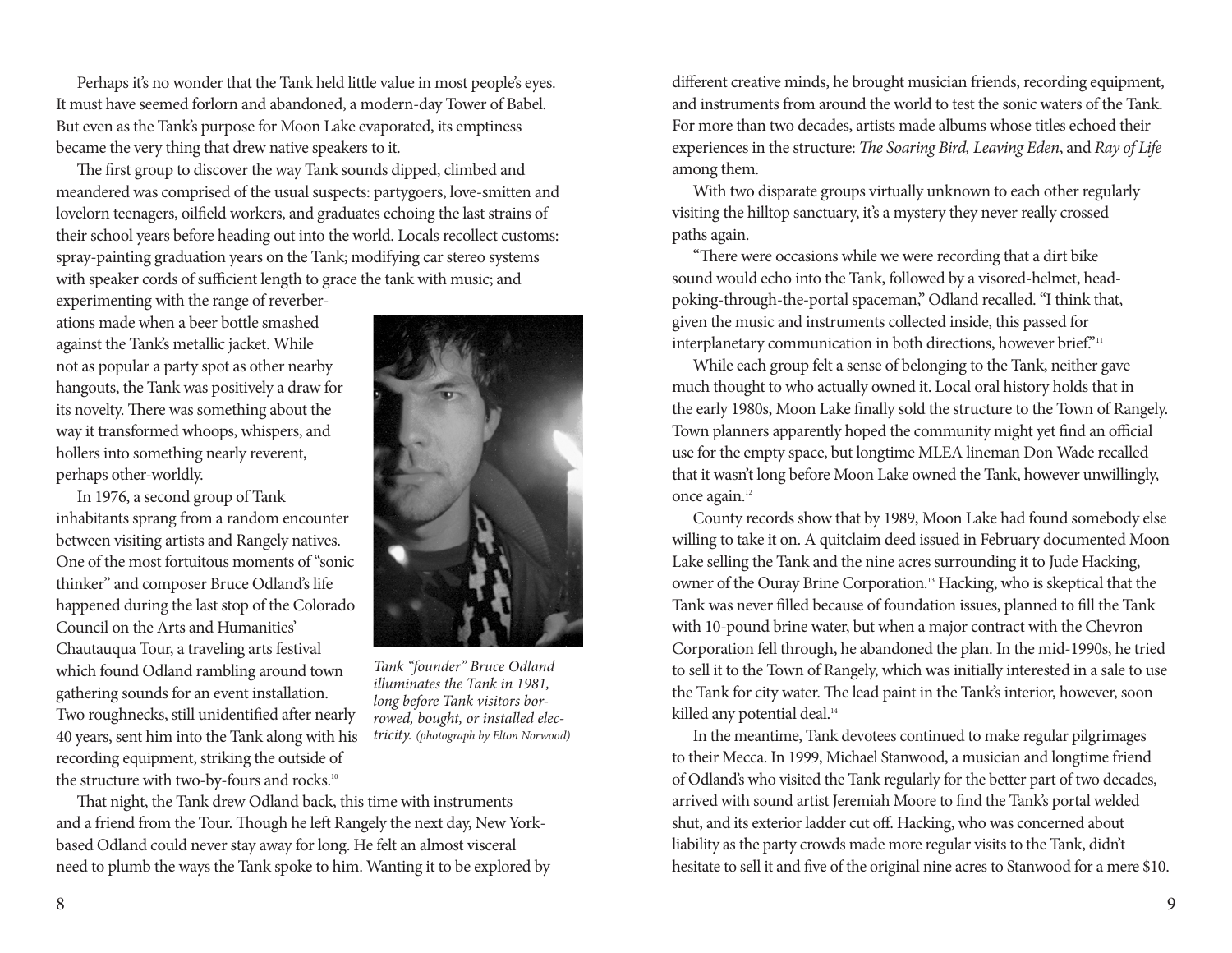Soon after acquiring the property, Stanwood started a small organization called the "Order of the Tank," through which a dozen or so loyal Tank friends made small annual donations to help with taxes. Though Stanwood's own liability was covered by another property he owned, he too soon learned the unusual routine of Tank guardianship.

"I had to be pretty conscious every time I went out to put 'Private Property' signs back up that had been torn down," Stanwood said. "I usually ended up getting a new padlock, which had been broken or cut off in the time between my coming out there again. It was a challenge, but I was not aware of it as much as the man who passed it on to me."

Another decade and a half trickled by, with an eclectic, evolving group of international musicians and artists making journeys to rest, record, and explore the Tank's soundscape. In 2005, Stanwood recorded his album *Portal*, christening the Tank "a vessel where serendipity is always alive, patience

is rewarded, trust is sustained, and surrender can at times give way to a sense of grace."15

But as years passed, Stanwood and others began to feel that their exploration of the Tank's secrets was coming to a close. When somebody offered to buy the Tank, even talking about parting it out for scrap metal, Stanwood reached out to the people who loved it most before making a decision.

"I had this feeling I had done my thing at the Tank," he said. "I'd



*Tank group photo: A group of Tank Friends starts cleaning up the Tank after a successful 2013 Kickstarter campaign. From left: John Cottrill, Mark McCoin, Lois LaFond, Dick LaFond, Sammi Moon Wade, Bruce Odland, Jeremiah Moore, and Galen Clarke. (photograph by Galen Clarke)*

said everything I had to say....Most people agreed I should go ahead and let it go, that they didn't need to go back out."16

Bruce Odland was one of the first people Stanwood called. As Odland

contemplated a future without the Tank, he sought input from good friend David Shoemaker, who had produced Odland's Tank album *Leaving Eden*.

"Since none of us had been there for awhile, the first idea was to get the old gang together and have one last recording session out in Rangely," Odland said. "When I called David…he said, 'No, I'm not going to a funeral! Have you ever in 30 years of traveling the world for sound found a better sounding place?'"

Odland had to admit he hadn't.

"Then we have to save it somehow," Shoemaker said.

A few days later, as Odland and his friends celebrated his 60th birthday, a group of Tank faithful sat up late into the night, making plans to do just that. Though Stanwood returned to the Friends of the Tank double what the Order of the Tank had contributed for his stewardship for 14 years, they little understood what would be involved in the permitting process.

Now, two years in, they credit town and county officials in particular for helping guide them toward making the Center a reality.

"[W]e really did not know a thing about conditional use permits or building permits or international codes, so it is a continuous learning curve," Odland said. "But now enough people are joining in that we feel it will really have a future there in Rangely as something. Nobody has ever before heard of a Center for Sonic Arts."17

Odland is right. Even as an international community of musicians and artists awaits opportunities to travel to, learn from, and record in the Tank, few people in Rangely have experienced the Tank in the ways the Friends envision—through education, personal engagement, and mutual interaction. There is curiosity, but not yet passion; there is wary acceptance, but not yet welcoming. The tenor of the note is still uncertain; the Friends have released it, but only the Tank will decide how it plays out.

However, if Friend of the Tank and multimedia artist Max Bernstein is right, there's cause enough for hope, even expectancy, in the Tank's future.

"The mission of THE FRIENDS OF THE TANK to both protect and share the TANK with the world is a noble and significant one, which begins to fill an underrepresented niche in our culture," he wrote. "While much of the over 35+ years of documentation of this space is currently being digitized, categorized, and codified, the true potential of this place is just now beginning to surface. The Point of Maximum Potential; a boulder at the peak of a hill the moment before physics takes hold and forces it into a kinetic state. This is the moment we are at with the TANK"<sup>18</sup>